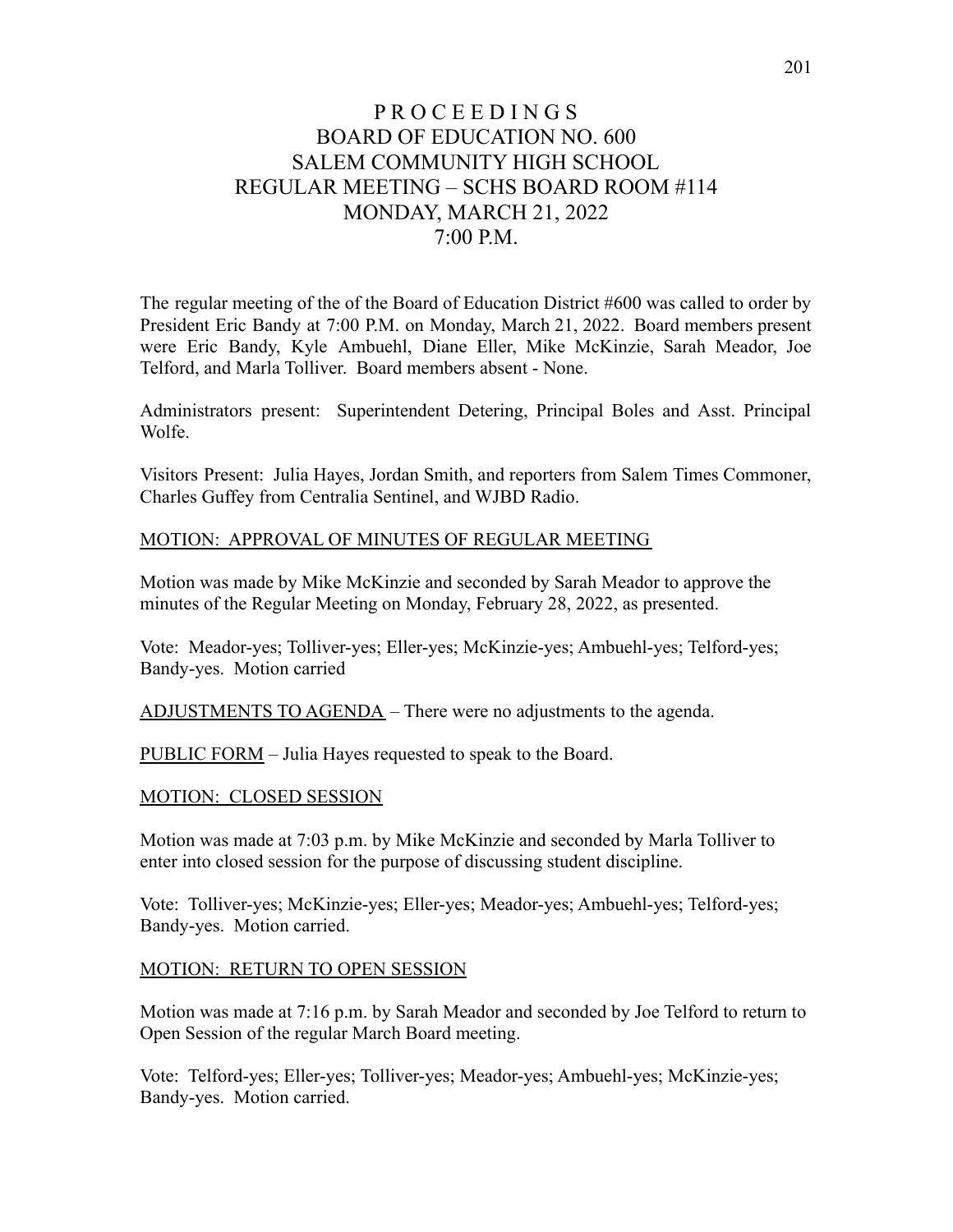COMMUNICATIONS – Supt. Detering received an email from SCHSEA Representative, Scott Burmeister, indicating that the SCHSEA is providing notification of intent to begin bargaining for the Teacher's Contract.

## MOTION: TREASURER'S REPORT

Motion was made by Eric Bandy and seconded by Sarah Meador to receive the treasurer's report and file it for audit.

Supt. Detering reported that we have a \$100,000 CD that will mature on March 27. With the rates not being very favorable we will just put the money back into our checking account which has a higher rate than we would get in a CD. Supt. Detering also reported that next month, the new bonds that were sold in the fall have semi-annual payments instead of the annual November payment that we had been used to. There will be a payment of around \$115,000 in May and then again in November.

Vote: Meador-yes; Ambuehl-yes; Telford-yes; McKinzie-yes; Tolliver-yes; Eller-yes; Bandy-yes. Motion carried.

#### MOTION: APPROVAL OF BILLS

Motion was made by Sarah Meador and seconded by Joe Telford to approve payment of the bills as presented.

Vote: Telford-yes; Meador-yes; Ambuehl-yes; Eller-yes; Bandy-yes; McKinzie-yes; Bandy-yes. Motion carried.

# ADMINISTRATOR'S REPORTS

ASST. PRINCIPAL'S REPORT – Asst. Principal Wolfe presented the attendance report for the month of February at 92.65%. He reported 54 contacts with 40 students. Within these contacts, 14 general conferences with 11 students, and 1 mediation with Student Services. Disciplinary consequences given to students were: 3 lunch detentions for 2 students; 1 after school detention for 1 student; 20 crisis classes to 18 students; 6 Saturday Schools for 6 students and 9 out of school suspensions for 8 students. Discussion was held.

PRINCIPAL'S REPORT – Principal Boles reported that Friday, March 11 was the end of the  $3<sup>rd</sup>$  quarter. Thursday, March 17 we had a  $\frac{1}{2}$  day in-service for threat assessment training, CPR refresher and CRC Counselor. This Wednesday, March 23, students will be going to the Community Center to take the SAT. The Spring Musical, "Frozen" will be held Thursday through Sunday at 7 pm and 3 pm on Sunday. FFA activities held earlier this month include the Envirothon on March  $8<sup>th</sup>$  in Mt. Vernon where we rec3eived  $4<sup>th</sup>$ place; Officer meeting on March 9; Chapter awards/Open House on March 10; Salem FFA received 4<sup>th</sup> place at the Farm Bureau Quiz Bowl held at SCHS on March15; and on March 16 we had FFA Bowling at Salem Bowl.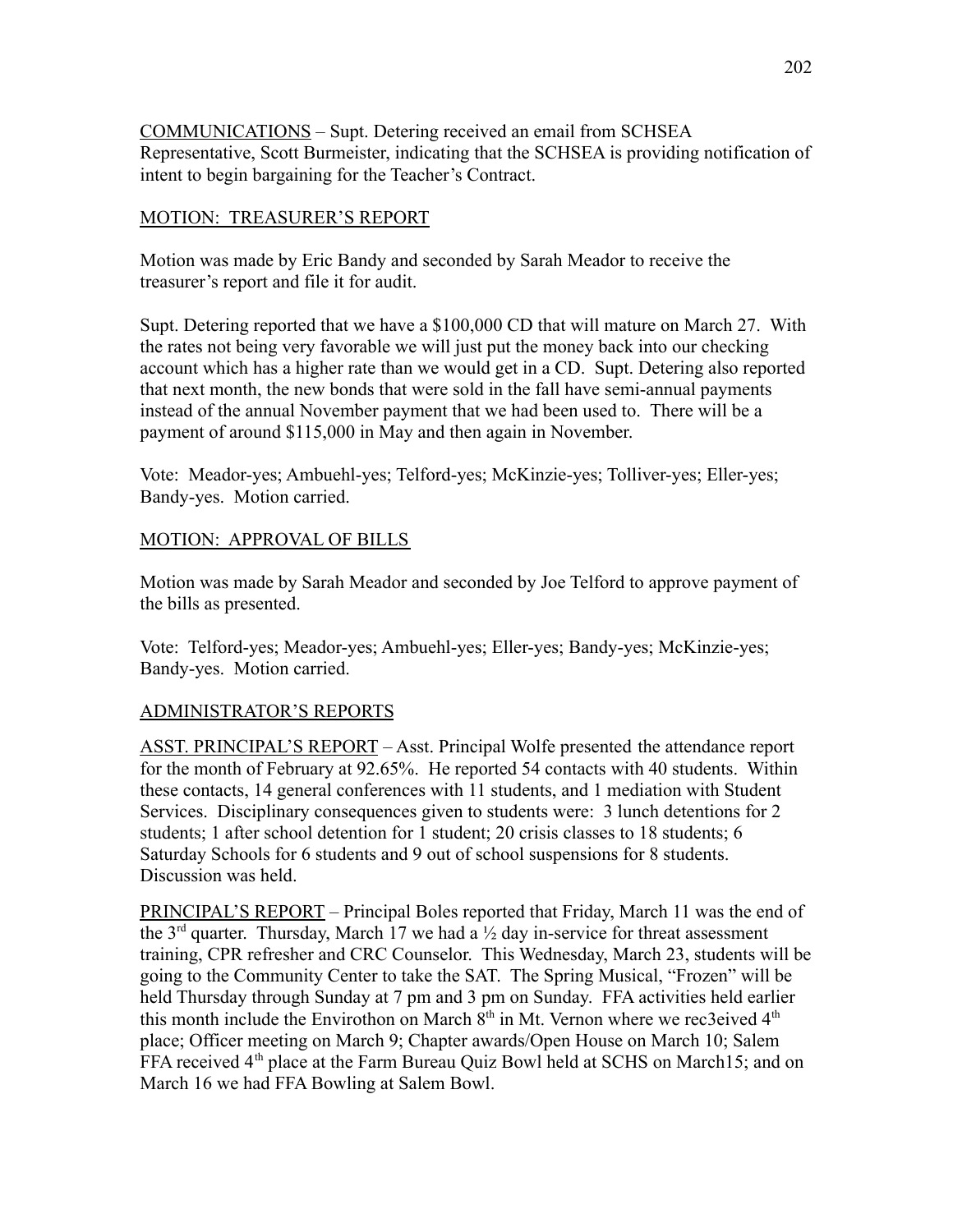He reported that Winter sports are over. Fall Sports started this week with the  $1<sup>st</sup>$  home volleyball game tonight and the first varsity football game will be this Friday night. The Junior Class is scheduled to take the SAT on April 14.

SUPERINTENDENT'S REPORT – PROPOSED CALENDAR FOR FY 2022-2023 – Supt. Detering presented a proposed calendar for the 2022-2023 school year. He stated that we will be looking to start school on August 15, 2022 with teachers and the first day for students on August 16. The week in November with Election Day, which is a state holiday now, and Veteran's Day will be unusual this year. The last day of  $1<sup>st</sup>$  semester will be December 20 and the calendar includes a full week at Spring Break and the last day of school will be May 23 with the Teacher's Institute day on May 24. Discussion was held. IHSA MEMBERSHIP – Supt. Detering reported that we will need to do the annual approval of membership in the Illinois High School Association. WRESTLING – Supt. Detering stated that the Board will need to decide if they want to move forward with starting a Wrestling Team at SCHS. He reported Tyler Vincent has submitted a copy of a lease for the Salem Wrestling Club (SWC) at St. Theresa. The cost is \$400 per month. He reported that the Board needs to understand that at the end of 3 years we would need to decide what to do about practice/match space. The Board would need to decide if they want to stay continue the lease with St. Theresa or move everything back to the school. It could be a split cost with SWC and SCHS. If approved, we would need to begin the search for a coach and schedule matches. LAWN MOWER – Supt. Detering reported that we are looking to purchase a new lawn mower. This would give us two movers and the reel mower for the football field. He stated that we are looking to trade -in 2 mowers and an old tractor. We have two local bids that are the best for consideration. FIRE ALARM UPGRADE – Supt. Detering presented the Board with a proposal from Security Alarm to upgrade our fire panel. The Building Committee is recommending approval. The current panel is a proprietary panel from Tech Electronics out of St. Louis. The old architect wrote specifications for it that only allowed Tech Electronics to bid. This system is more widely used and will allow us to bring our business local. Security Alarm currently handles our security alarms and door system. The current panel is out of date and working in it is expensive and difficult to find parts. Discussion was held. ROE BOARD OF EDUCATION DINNER – Supt. Detering provided the Board with information from the Regional Office of Education about a School Board Member Appreciation Dinner on April 26 at Bretz Winery. He asked the Board Members to check their calendar to see if they would be interested in attending.

#### MOTION: CLOSED SESSION

Motion was made at 7:57 p.m. by Sarah Meador and seconded by Kyle Ambuehl to enter into closed session for the purpose of reviewing closed session minutes, discussing the employment, performance, and compensation of specific personnel, and collective negotiating matters between a public body and its employees or representative.

Vote: Ambuehl-yes; McKinzie-yes; Tolliver-yes; Meador-yes; Eller-yes; Telford-yes; Bandy-yes. Motion carried.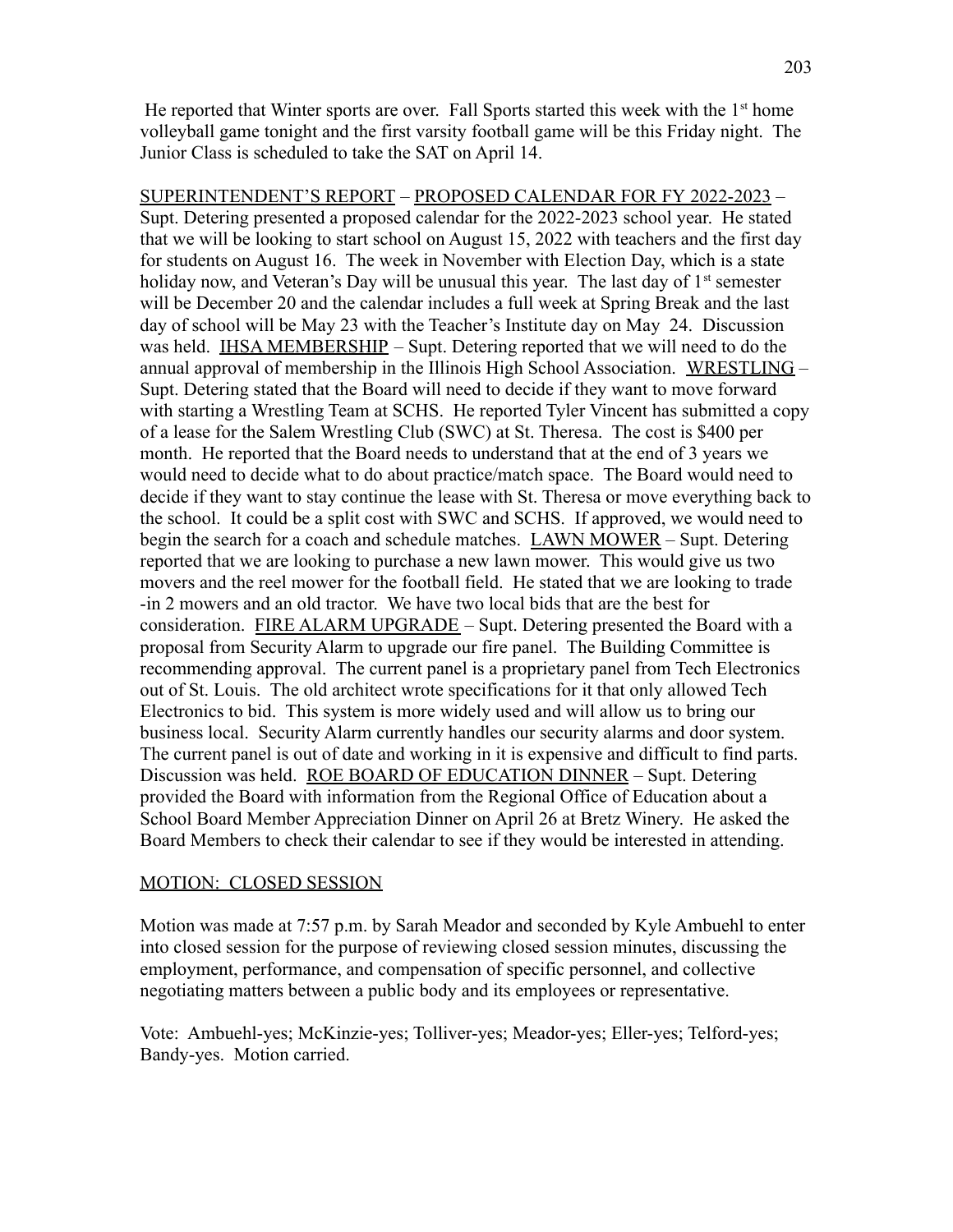#### MOTION: RETURN TO OPEN SESSION

Motion was made at 8:47 p.m. by Eric Bandy and seconded by Diane Eller to return to Open Session of the regular March Board meeting.

Vote: Eller-yes; McKinzie-yes; Tolliver-yes; Meador-yes; Ambuehl-yes; Telford-yes; Bandy-yes. Motion carried.

## MOTION: TO APPROVE CLOSED SESSION MINUTES

Motion was made by Sarah Meador and seconded by Diane Eller to approve closed session minutes from the February 28, 2022 regular board meeting.

Vote: Eller-yes; McKinzie-yes; Tolliver-yes; Meador-yes; Ambuehl-yes; Telford-yes; Bandy-yes. Motion carried.

# MOTION: TO APPROVE PROPOSED SCHOOL CALENDAR

Motion was made by Diane Eller and seconded by Mike McKinzie to approve the proposed 2022-2023 school calendar.

Vote: McKinzie-yes; Ambuehl-yes; Tolliver-yes; Meador-yes; Eller-yes; Telford-yes; Bandy-yes. Motion carried.

# MOTION: APPROVE RENEWING MEMBERSIP WITH IHSA

Motion was made by Eric Bandy and seconded by Mike McKinzie to approve renewing membership into the Illinois High School Association for the 2022-2023 school year.

Vote: McKinzie-yes; Ambuehl-yes; Tolliver-yes; Telford-yes; Meador-yes; Eller-yes; Bandy-yes. Motion carried.

# MOTION: TO APPROVE WRESTLING PROGRAM

Motion was made by Diane Eller and seconded by Marla Tolliver to approve a Wrestling Program for the 2022-2023 school year with the Salem Wrestling Club funding the program for the first three years.

Vote: Tolliver-yes; McKinzie-yes; Meador-yes; Ambuehl-yes; Telford-yes; Eller-yes; Bandy-yes. Motion carried.

# MOTION: TO PURCHASE LAWN MOWER

Motion was made by Eric Bandy and seconded by Mike McKinzie to purchase a lawn mower from Molenhour Power Equipment at a cost of \$11,059.